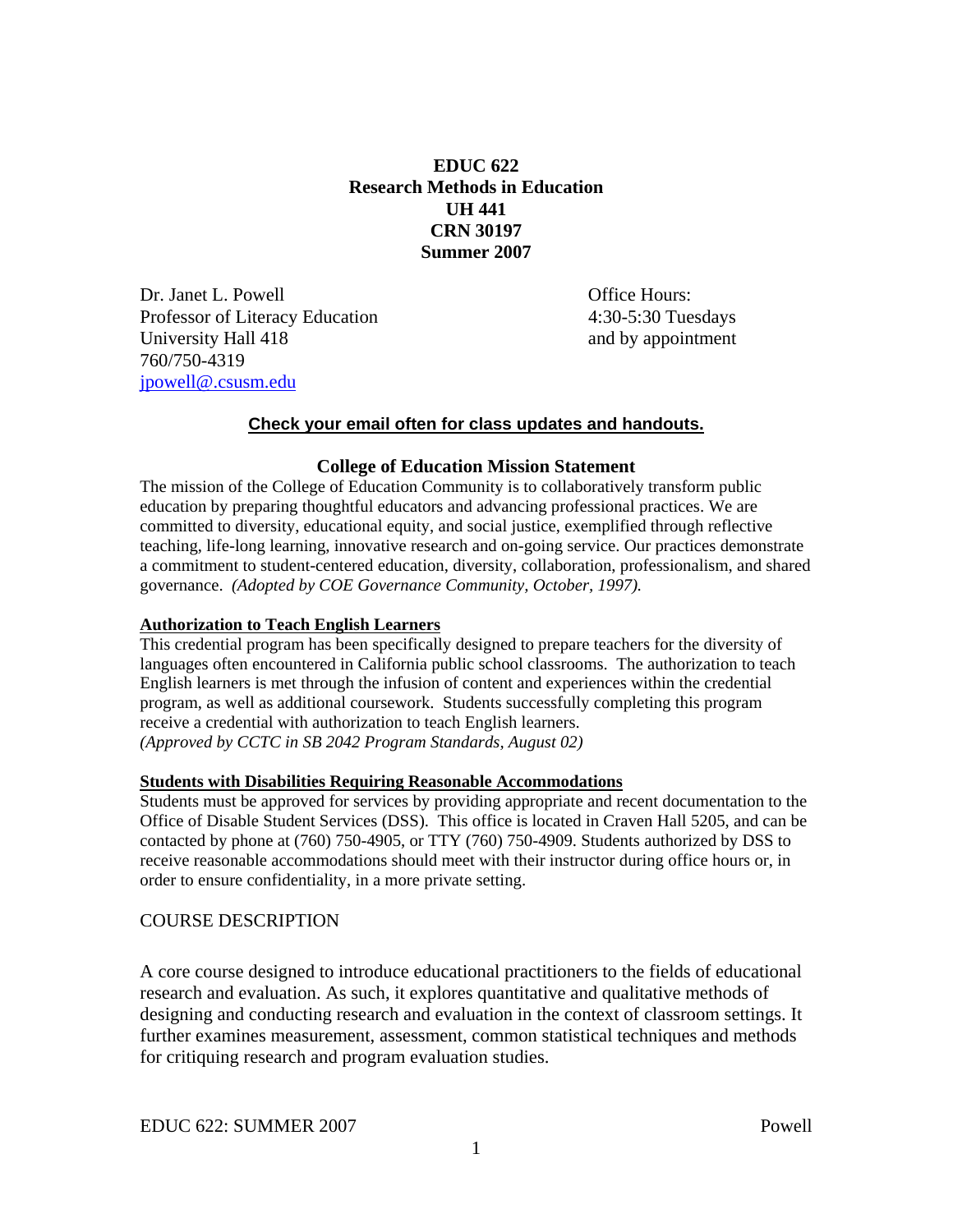### **OBJECTIVES**

Students will increase their:

- ability to critique education research
- understanding of various research methodologies
- knowledge of education research
- skills in planning research; and
- ability to summarize and interpret research.

### **TEXTBOOKS**

American Psychological Association. (2001). *Publication manual of the American* 

*Psychological Association,*  $(5<sup>th</sup>$  ed.). Washington D.C.: Author..

Johnson, B. & Christensen, L. (2004). *Educational research*, (2<sup>nd</sup> ed.)..

New York: Pearson Education.

# **ASSIGNMENTS:**

#### **1. ATTENDANCE & PARTICIPATION 100 POINTS**

You are expected to arrive on time, be a good listener and participant, and be prepared for class. Points for overall attendance and participation will be determined at the end of the semester.

# **COE Attendance Policy**

*Due to the dynamic and interactive nature of courses in the College of Education, all students are expected to attend all classes and participate actively. At a minimum, students must attend more than 80% of class time, or student may not receive a passing grade for the course at the discretion of the instructor. Individual instructors may adopt more stringent attendance requirements. Should the student have extenuating circumstances, s/he should contact the instructor* 

A good student is one who adheres to standards of dependability and promptness. If you miss more than two class sessions or are late (or leave early) for more than three sessions, you cannot receive an A. If you miss more than three class sessions you cannot receive a B. After two weeks, late assignments will be given a zero. If you have extraordinary circumstances in your life which will impact completing your assignments, please let me know. I want you to be able to stay in school and succeed. If you have any questions or concerns, please feel free to come in and speak with me about them.

# **2. CHAPTER DISCUSSION LEADER 100 POINTS**

EDUC 622: SUMMER 2007 Powell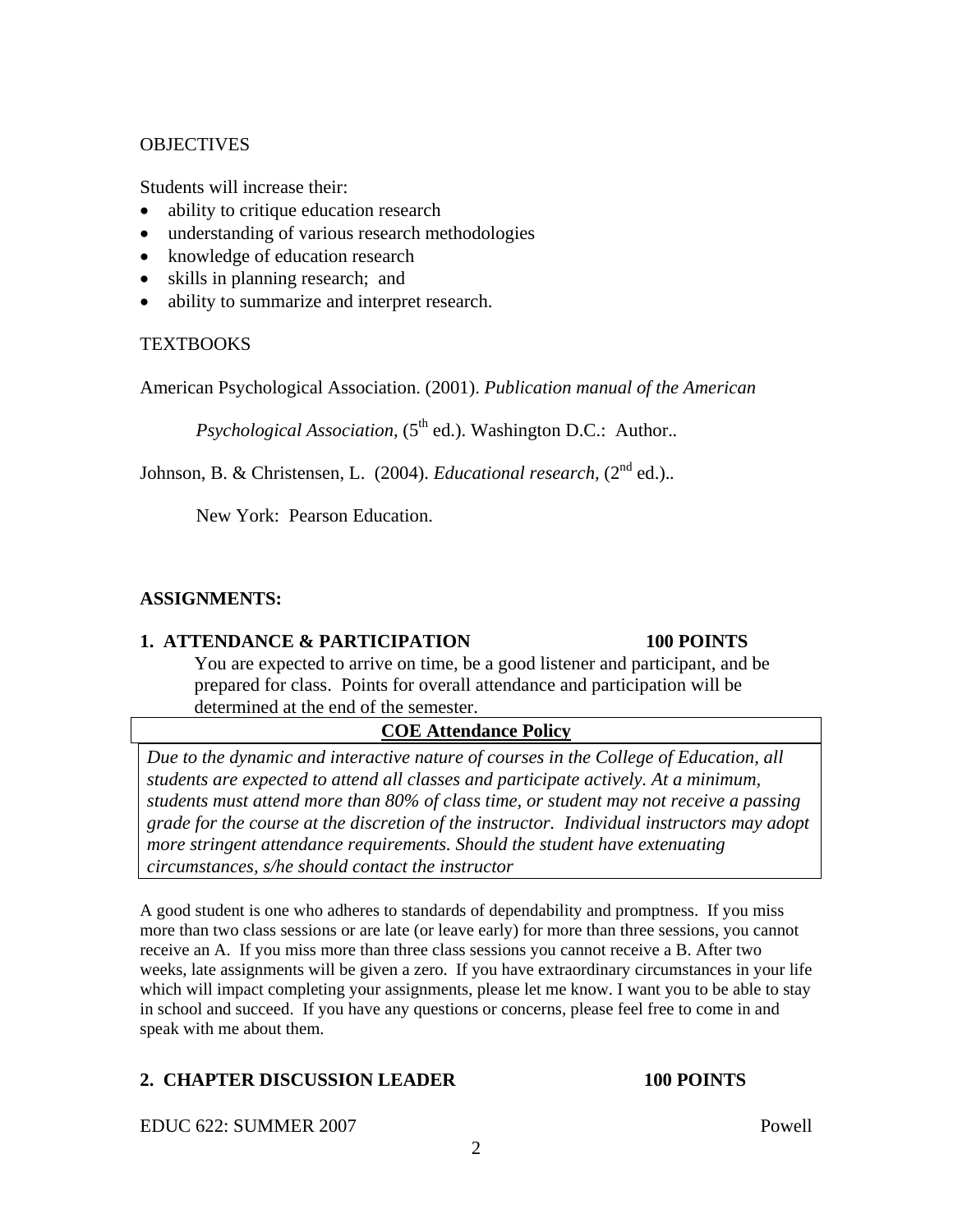Sign up with a partner to give a sixty minute presentation on one chapter of the textbook. Create overheads and an interactive presentation using handouts that the class can use to take notes. Email your handout to the professor for approval at least one week before your presentation**.** 

### **3. RESEARCH PROPOSAL 300 POINTS**

The final paper assignment is to write or revise *draft*s of a research proposal in the form of the first three chapters of a thesis in *APA format.* You will also give a 10 minute presentation of your paper *highlighting the methodology (Chapter Three)* at the end of the semester. The first draft of each chapter must be peer reviewed by two classmates before a review by the professor.

### **Guidelines:**

#### CHAPTER ONE INTRODUCTION

This chapter will define the research focus. Clearly state your question and sub-questions and explain what you hope to accomplish. Definitions of terms must be very clear. Do not assume that your reader knows what you mean when you use educational jargon.

Criteria:

- Are terms and definitions clear?
- Is the question *very* clear? Do you understand exactly what the author hopes to find?
- Is the chapter written in present tense? (With the exception of citations of other research; use past tense or present perfect tense for these--see APA)

### CHAPTER TWO REVIEW OF THE LITERATURE

This chapter will put the research in context with what is already known. Review what is currently known (and not known) about the issue. Where is the field in terms of what is happening with the topic? The review of the literature puts the research in perspective and lets the reader know why the question is of significance. It also provides a *critical analysis* of the research. *You must have at least ten relevant peer reviewed articles for this draft, 20 references total.* 

Criteria:

- Is all the research discussed relevant to the question presented in Chapter One?
- Do you understand the essential elements of the each article cited? Did the author provide information on the methodology, subjects, and conclusions of each article? Did the author mention strengths and weaknesses of the research?
- Are the majority of the articles from professional, peer reviewed journals?

EDUC 622: SUMMER 2007 Powell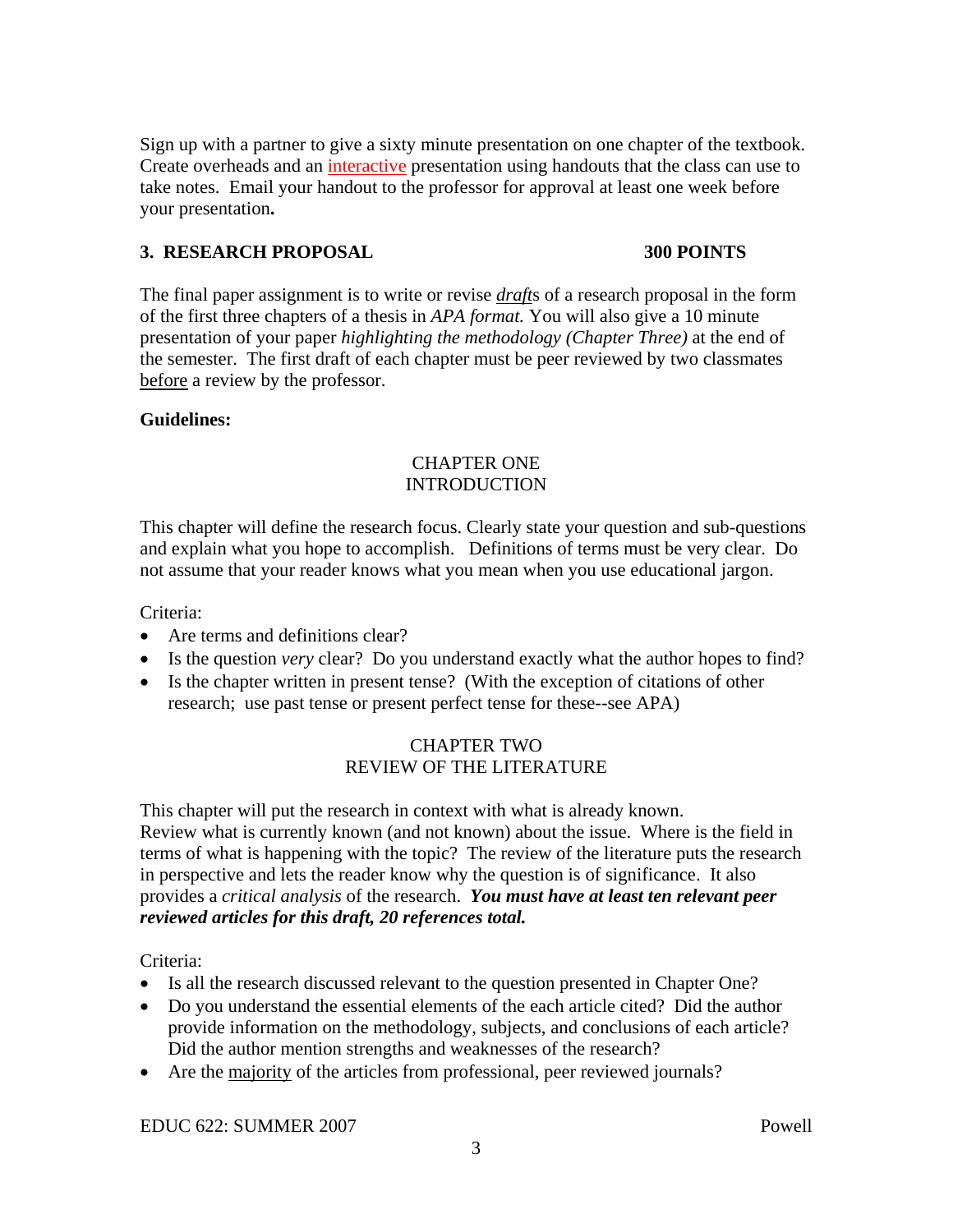# CHAPTER THREE **METHODOLOGY**

This chapter describes the research design and data collection. How will the research be conducted? Why did you select that design? What must be done in order for you to accomplish your goals? In the introduction to this chapter, cite the textbook identifying the methodology you have selected and a clear rationale for using that methodology.

Criteria:

- Are descriptions of the methodology specific enough that someone could replicate?
- Is it clear who did what and when? Is it clear how these decisions were made?
- Whenever possible, did the author use examples of classroom scenarios, student work, teacher lesson plans, etc.?
- Is the chapter written in future tense?
- Think about how well the chapter holds together. Does it all seem relevant and necessary? Could any parts be cut?
- Does it all make sense? What needs clarification?
- Is there a clear and easy to follow organization? Are large pieces of text broken up with subheadings? Are the subheadings indicative of the content?
- Is there a summary and/or a concluding paragraph? This should be a transition to what will follow.
- Are all necessary terms defined? (Assume someone familiar with education will be the reader, but do not assume that they will understand all professional jargon).
- Did the author use spell check?
- Did the author cite properly? Are all citations in the reference page? Anything that is quoted needs a page number. Quotes longer than five lines are set apart by indenting both margins.
- Are there too many or too few quotes? Most times it is preferable to paraphrase and then cite an author.
- As much as possible, did the author find the original source and cite them (rather than citing what someone else cited). However, if the author used a secondary source, did he or she follow the guidelines?
- Did the author use proper tense? APA suggests different tenses for different chapters. The main thing to remember is to be consistent within chapters.

#### **RESEARCH PROPOSAL RUBRIC**

|                          | <b>Chapter 1</b> | <b>Chapter 2</b> | Chapter 3 |
|--------------------------|------------------|------------------|-----------|
|                          | 100              | 100              | 100       |
| Organization (20)        |                  |                  |           |
| <b>Completeness (20)</b> |                  |                  |           |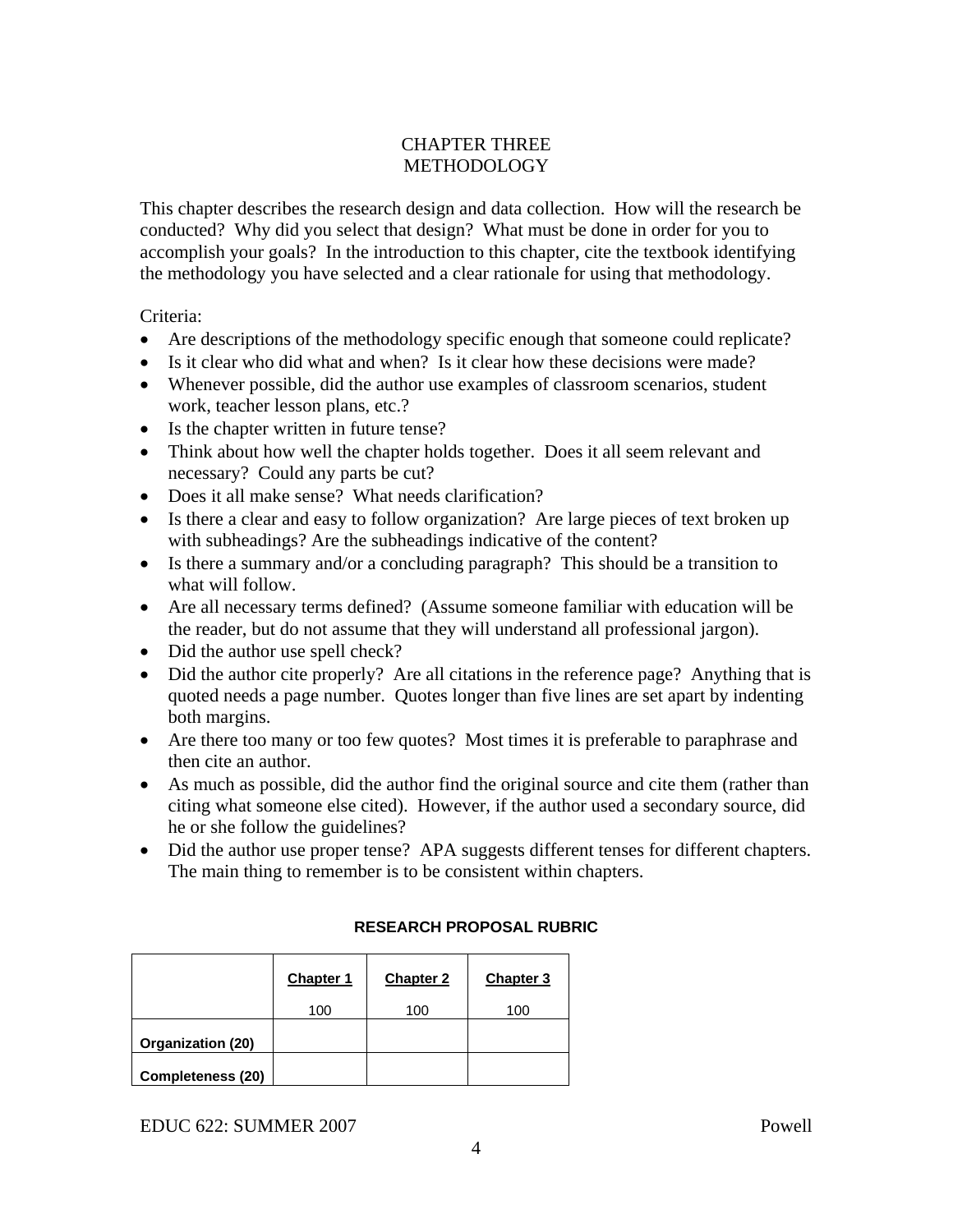| Clarity (20)                               |  |  |
|--------------------------------------------|--|--|
| Relevance (20)                             |  |  |
| <b>Conventions (20)</b><br>(including APA) |  |  |

**Total Score \_\_\_\_\_**

#### *YOU ARE NOT DONE WITH CHAPTERS 1-3 OF YOUR THESIS OR PROJECT UNTIL YOUR FACULTY CHAIR SAYS YOU ARE!!!!!!!!*

Grading Scale (based on percentages of the above points):

100-94 A 93-91 A- 90-88 B+ 87-84 B 83-81 B-80-71 C

#### **APA FORMAT: You will be expected to follow APA format; following are some helpful page numbers:**

|                           | 5 <sup>th</sup> Edition |
|---------------------------|-------------------------|
| Title page                | p. 10, 306              |
| Levels of headings        | p. 113, 307-8           |
| Page numbers & headers    | p. 12, 288              |
| Writing numbers           | p. 122                  |
| Citations in text         | p. 207-214              |
| <b>Block Quotes</b>       | p. 121, 117-119         |
| <b>Secondary Sources</b>  | p. 245                  |
| <b>Electronic Sources</b> | p. 268-281              |
| Reference Page            | p. 215-281, 313         |
| Appendixes                | p. 326                  |

# **Helpful Websites:**

Guidelines for Institutional Review Board (IRB): (use the exempt form) http://www.csusm.edu/research/IRB.htm

#### CSUSM Thesis Information:

http://www.csusm.edu/rgsip/graduate\_studies/thesis\_project.htm

CSUSM Library: http://library.csusm.edu/